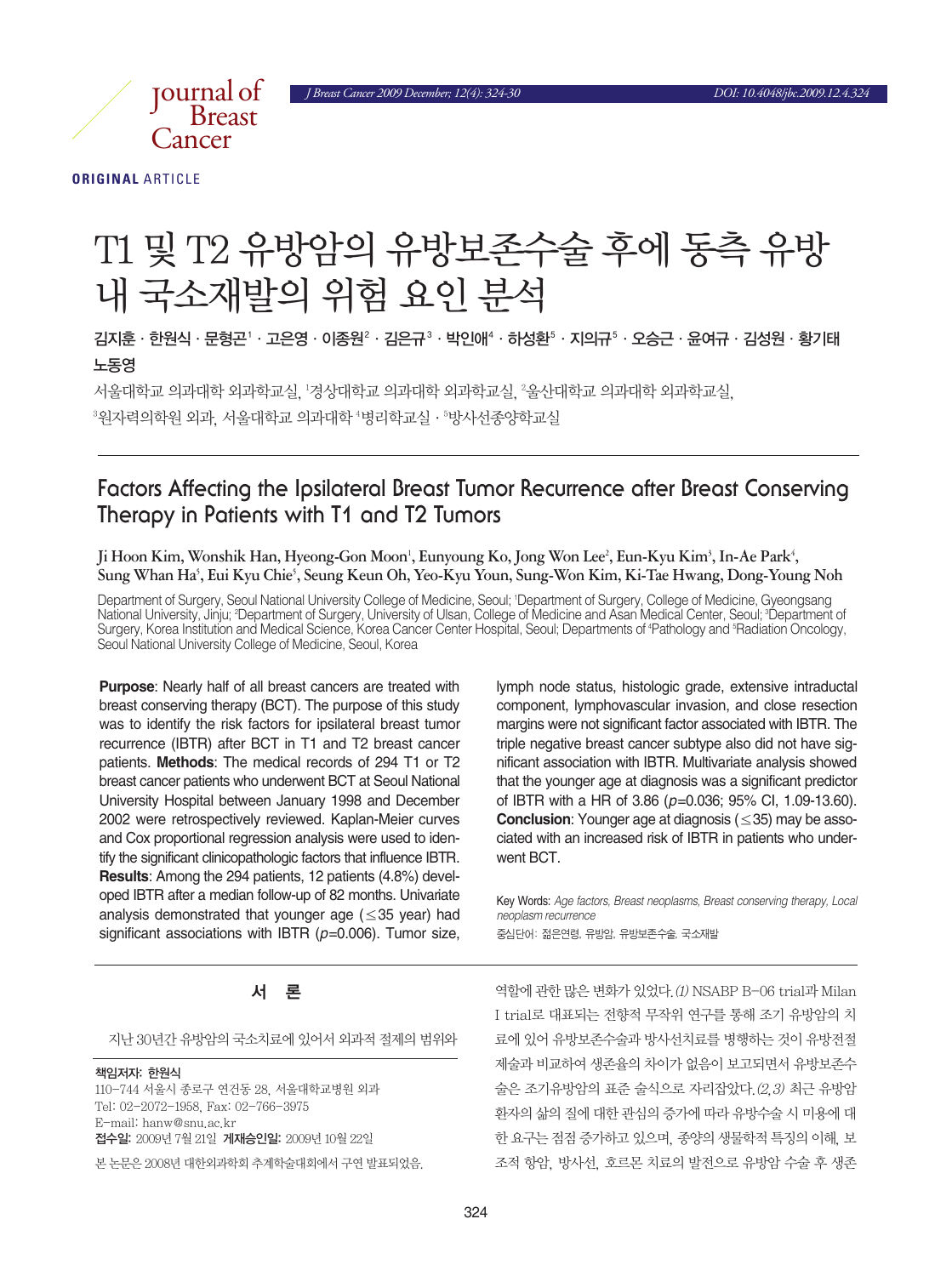율이 증가하면서, 국내에서의 유방보존수술의 적용 역시 증가 추 세에 있다.(4) 그러나 유방의 보존수술은 보조적 방사선치료에도 불구하고 남아있는 유방조직에서 다시 유방암이 발생할 수 있는 위 험이유방전절제술에비해증가한다는단점이있다. National Surgical Adjuvant Breast and Bowel Project (NSABP) B-06의 경우20년의추적관찰기간동안14.3%의동측유방내재발(ipsilateral breast tumor recurrence, IBTR)을보고하였다.(2)

최근 들어 Early Breast Cancer Trialists'Collaborative Group (EBCTCG) overview에서 유방암의 국소재발에 의하여 환자의 사망률이 증가한다는 가능성이 제시됨으로써 수술과 방사 선치료 등 유방암의 국소치료의 중요성이 다시 강조되고 있다. (5) 또한 림프절 전이를 동반하고 보조항암치료를 받은 유방암환자를 대상으로 한 최근 5개의 NSABP 연구를 분석한 결과, 동측 유방 내 재발을 경험한 환자의 5년 생존율은 59.9%로 보고되어 동측 유방 내 재발을 예측하고 방지하는 것이 중요하다는 것을 시사하 였다.(6) 국내에서도 유방보존수술을 시행 받은 한국인 유방암환 자를 대상으로 보고한 치료성적들이 이미 있으나 대부부의 연구들 이 30개월 정도의 추적관찰의 결과를 보고하였으므로 장기간에 걸쳐 발생하는 동측 유방 내 재발의 위험인자를 잘 반영하지 못하 였다는단점이있었다.(7,8)

본 연구의 목적은 단일 기관에서 치료받은 환자군을 장기간 추 적관찰한결과를통해한국인유방암환자에서유방보존수술후의 동측 유방 내 재발의 빈도와 그 발생에 영향을 미치는 인자를 규명 하는 것이다. 또한 최근의 연구들에서 분자생물학적 아형(molecular subtype)에따라재발의양상이나시기등의차이가있고, 특히 삼중음성(triple-negative) 아형에서 동측 유방 내 재발의 빈도가 높다는 보고가 있었으므로 한국인 유방암에서도 그러한 양상이 나타나는 지에 관해서도 알아보았다. (9)

#### 방 법

#### 연구대상

1998년 1월부터 2002년 12월까지 서울대학교병원 외과에서 침습성 유방암으로 진단받고 원격전이가 없는 환자로서, 유방보 존수술을시행받은후American Joint Committee on Cancer (2002년, 6판) 병기가 T1, T2인 환자들의 의무기록을 후향적으 로 검토하였다. 본 기관에 내원하기 전에 이미 타 기관에서 병변 의 절제 생검술을 시행하고 병리학적인 종양 크기의 기록이 없이 타 기관의 영상 기록만 있고 절제생검 전 초음파 또는 유방촬영에 서 종양의 크기가 5 cm 이하이며 유방보존수술 후 최종 병리조직 검사상 잔여 병변이 없는 경우 대상환자에 포함시켰다.

#### 임상병리학적인자

의무기록 분석을 통하여 조직학적으로 확인된 동측 유방 내 재 발을 분석하였다. 환자의 수술 당시 연령, 종양의 크기, 액와림프 절 전이 여부, 조직학적 등급, 광범위 관내상피병소(extensive intraductal component, EIC), 에스트로겐수용체(ER), 프로게 스테론수용체(PR), HER-2 등에 따른 차이를 비교하였다. 환자 의 연령은 35세 이하와 35세 초과의 두 규으로 나누어 부석하였다. 종양의 ER, PR, HER-2의발현은면역조직화학염색법을이용하 였으며, 자세한 검사방법 및 양성의 판정은 이전 논문에서 기술하 였다.  $(10)$  연구대상의 환자들이 치료받은 시기에는 HER-2 발현 에관한 Fluorescence in situ hybridization (FISH)은행하지 않았으므로 대부분의 화자에서는 FISH 결과가 없었으며, HER-2 발현의 분류는 면역염색 2 positive 이상의 경우를 과발현된다 고 정의하였다. 유방암의 분자생물학적 아형은 환자들의 수술 후 ER, PR, HER-2 단백질의 면역조직화학적 발현에 따라서, 모두 음성인 경우를 삼중음성유방암(triple negative breast cancer, TNBC) 아형, 세인자중한가지라도양성인 경우를비삼중음성 유방암(non-TNBC)으로분류하였다.(11)

#### 치료방법

연구기간 동안 본 기관에서 유방보존수술이 가능할 것으로 판 단된 환자들에 대해서는 모든 예에서 수술 중 절제연의 동결절편 검사를 시행하였고, 절제연에 종양이 있는 경우 즉시 재절제 또는 유방전절제술로 전환하였다. 동결절편검사에서 종양이 없었으나 영구조직표본에서 종양이 발견된 모든 경우 절제연에 종양이 발견 되지 않을 때까지 재절제 또는 유방 전절제술로 전환하였기에 모 든 환자에서 종양의 절제연은'종양 없음'상태였다. 동결절편검 사나 최종병리검사의 결과에 따라 전절제를 받은 환자들은 분석에 서 제외되었다. 모든 환자에서 수술 후 동측 유방에 방사선 치료를 시행하였다. 방사선치료는 6-10 MV의 광자선을 이용하여 1회 1.8 Gy씩 28회에 걸쳐서 50.4 Gy를 전체 유방에 조사한 후, 종 양이 있었던 부위에 전자선을 이용하여 1회 2 Gy씩 10 Gy의 추가 조사를 실시하여, 종양부위에 대한 총조사선량은 60.4 Gy이었다. 환자 중 4개 이상의 림프절 전이가 있는 환자에서는 액와 및 쇄골 상림프절에 대한 영역림프절 방사선치료를 병행하였다. 림프절 음성의 유방암 중 고위험군과 림프절 양성의 유방암에 대해서는 항암화학요법을 시행하였다. 약제는 anthracyline 기반의 복합 화학요법이 대부분이었고, 일부 환자에서 CMF (cyclophosphamide+methotrexate+5-FU) 6 싸이클이 시행되었다. 호 르몬수용체 양성의 종양을 가진 환자에서는 항호르몬 치료를 시 행하였다.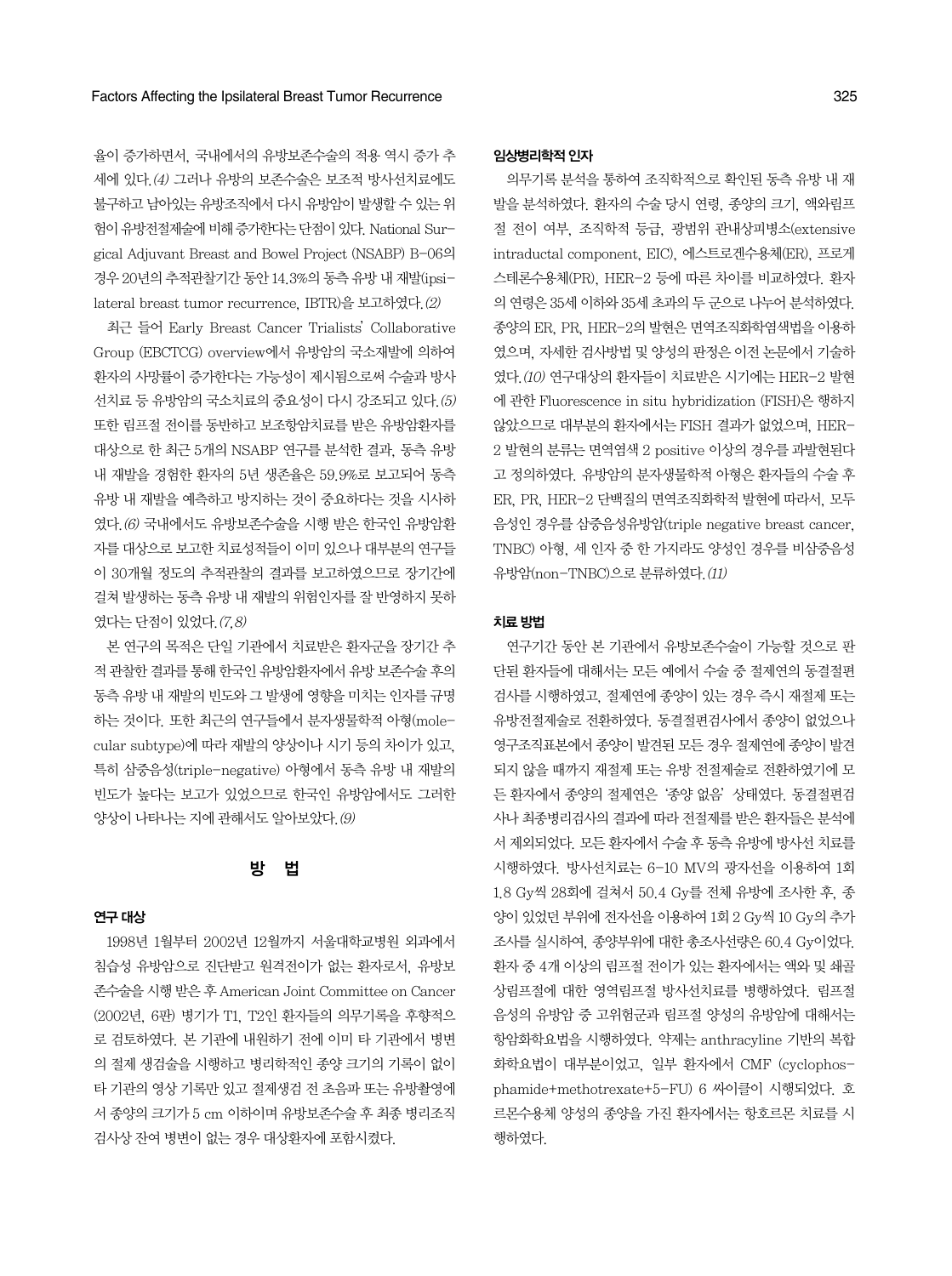#### 통계분석

추적기간은 수술 후 마지막 외래 방문일까지, 무재발 생존기간 은 수술 후 임상적 또는 병리적으로 동측 유방 내 재발을 진단한 날짜까지로 정의하였다. Kaplan-Meier법을 이용하여 환자의 생존곡선을 구하였고 각 군 간의 차이는 log-rank test로 검정 하였다. 다변량분석은 Cox regression model을 이용하였으며  $p$  값이  $0.05$  미만인 경우 통계적으로 유의한 차이가 있다고 판정 하였다. 모든 통계적 분석은 SPSS, version 12.0 (SPSS Inc, Chicago, USA) 소프트웨어를사용하여시행하였다.

#### 결 과

#### 임상병리학적특성

1998년 1월부터 2002년 12월까지 본 기관에서 유방보존수술 을 받은 환자 중 상기의 기준을 충족하여 연구에 포함된 환자는 294명이었으며중앙추적기간은 82개월(19-127개월)이었다.

대상환자 294명의 임상병리적 특징은 Table 1에 기술하였다. 이 중 35세 이하의 젊은 환자가 31명(10.5%)이었다. 종양의 크기 에 따라서는 2 cm 이하가 185명(62.9%)이었다. 액와 림프절 전 이는 84명(28.6%)에서 관찰되었다. 상피내암을 포함하여 종양과 가장 가까운 절제연까지 거리가 3 mm 이하인 경우 근접 절제연 으로 정의하였을 때, 30명(17.7%)의 환자가 이에 해당하였다. 치 료 방법에서 기술한 이유에 따라 분석 대상 중에서 절제연이 양성 인 예는 없었다. 전체 환자 중 70.1%에서 수술 후 항암치료를 시 행하였다. 앞서 기술한 정의에 따라 분류하였을 때 전체 환자 중 TNBC가 19.7%를차지하였다.

#### 동측유방내재발에 영향을 미치는 인자-단변량, 다변량 분석

대상 환자 중 추적 기간 중 12명(4.8%)에서 동측 유방 내 재발 이 발생하였다. 보존수술 후 유방내 재발에 영향을 미치는 인자들 을 단변량분석하였을 때, 진단 당시 연령이 35세 이하로 젊은 환 자(p=0.006)에서 유의하게 동측 유방 내 재발의 위험이 높았다 (Table 2). 종양의 크기나 림프절 전이 여부, 조직학적 등급, AJCC 병기, 광범위 관내상피병소, 림프혈관침습, 종양의 절제연 근접 여부 등은 유의한 연관성을 보이지 않았다. 호르몬수용체 발현 여 부와 TNBC인 경우도 동측 유방 내 재발과 유의한 연관성을 보이 지 않았다. HER-2 면역염색 결과가 2 positive인 환자 51명을 분석에서 제외하고, 0, 1+인 경우를 음성, 3+인 경우만을 양성으 로 간주하여 분석했을 때에도 TNBC와 non-TNBC의 동측 유방 내 재발의 유의한 차이는 없었다.

35세 이하의 젊은 연령의 환자는 그 이상의 연령의 환자에 비해 조직학적 등급의 높은 종양을 가진 경우가 많았으며 에스트로겐 수용체 음성의 종양이 유의하게 많았다 (Table 3). 조직학적 등급 과 호르몬수용체 발현의 정도를 보정한 Cox regression 모델을 이용한 다변량분석에서는 35세 이하의 젊은 연령만이 동측 유방

| Table 1. Clinicopathologic information of studied patients |  |  |
|------------------------------------------------------------|--|--|
|                                                            |  |  |

| Patient characteristics              |                           |
|--------------------------------------|---------------------------|
| Mean age (rank)                      | 45.4 (22-72)              |
| Age (yr)                             |                           |
| $\leq$ 35                            | 31 (10.5%)                |
| >35                                  | 263 (89.5%)               |
| T stage                              |                           |
| T1                                   | 185 (62.9%)               |
| T2<br>Unknown                        | 103 (35.0%)<br>$6(2.0\%)$ |
|                                      |                           |
| Lymph node metastasis                |                           |
| Negative<br>Positive                 | 208 (70.7%)<br>84 (28.6%) |
| Unknown                              | 2(0.7%)                   |
| Nuclear Grade                        |                           |
| Low grade                            | 95 (32.4%)                |
| High grade                           | 198 (67.3%)               |
| Unknown                              | 1(0.3%)                   |
| Histologic Grade                     |                           |
| Low grade                            | 189 (64.3%)               |
| High grade                           | 105 (35.7%)               |
| EIC                                  |                           |
| Negative                             | 225 (76.5%)               |
| Positive                             | 62 (21.1%)                |
| Unknown                              | 7 (2.4%)                  |
| LVI                                  |                           |
| Negative                             | 242(82.3%)                |
| Positive                             | 52(17.6%)                 |
| Close surgical margin ( $\leq$ 3 mm) |                           |
| No                                   | 264 (82.3%)               |
| Yes                                  | 30 (17.7%)                |
| Adjuvant chemotherapy                |                           |
| Yes                                  | 206 (70.1%)               |
| No<br>Unknown                        | 70 (23.8%)<br>18 (6.1%)   |
|                                      |                           |
| Adjuvant hormone therapy<br>Yes      | 176 (59.9%)               |
| No                                   | 118 (40.1%)               |
| ER status                            |                           |
| Negative                             | 113 (38.4%)               |
| Positive                             | 181 (61.6%)               |
| PR status                            |                           |
| Negative                             | 166 (56.5%)               |
| Positive                             | 128 (43.5%)               |
| HER-2                                |                           |
| Negative                             | 136 (46.3%)               |
| Positive                             | 94 (32.0%)                |
| Unknown                              | 64 (21.8%)                |

EIC=Extensive Intraductal Component; LVI=Lymphovascular Invasion; ER=estrogen receptor; PR=progesterone receptor.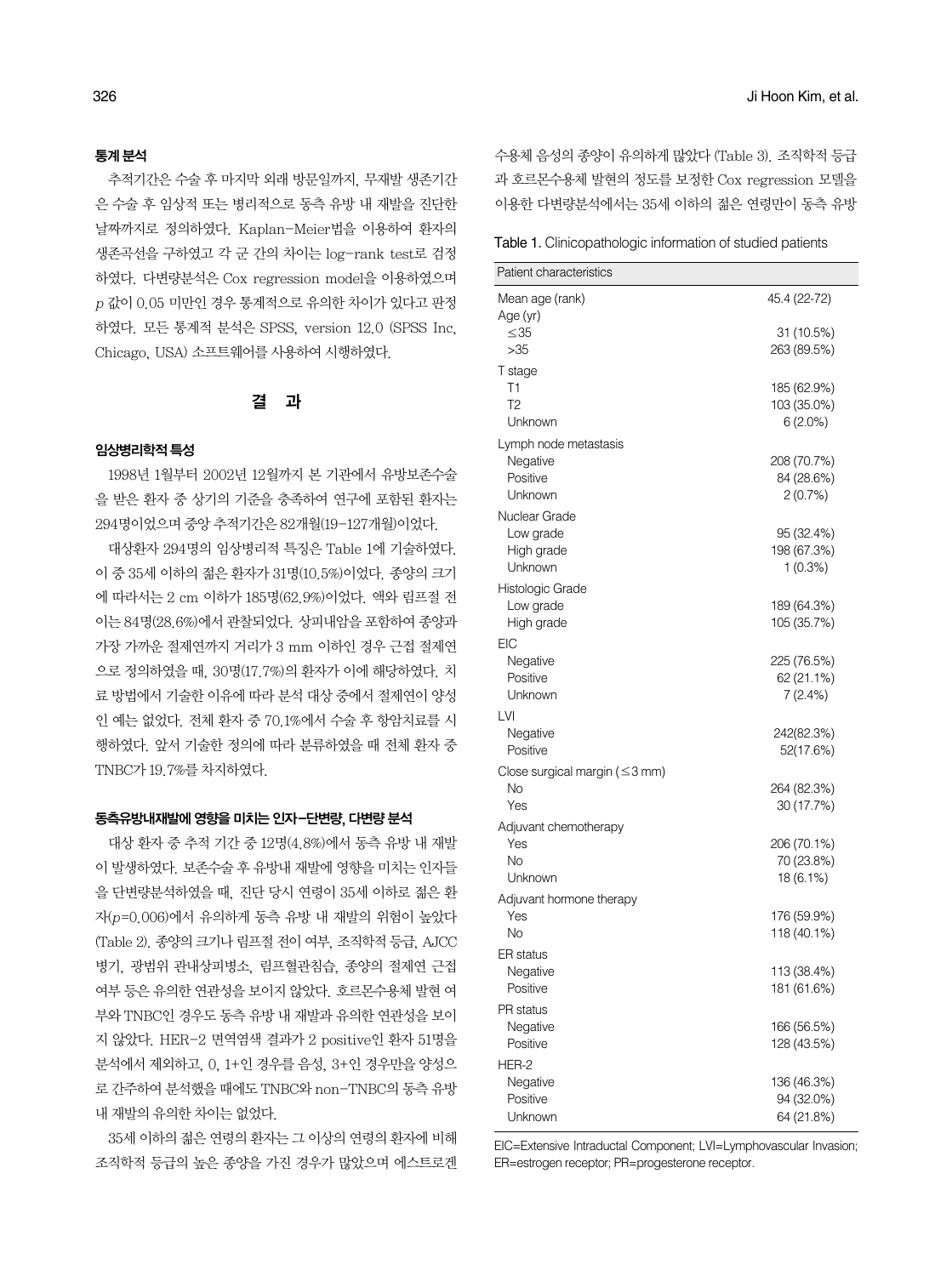#### Factors Affecting the Ipsilateral Breast Tumor Recurrence 327

| Variable         |                      | Univariate analysis | Multivariate analysis |               |            |  |  |
|------------------|----------------------|---------------------|-----------------------|---------------|------------|--|--|
|                  | Category             | $p$ -value          | <b>RR</b>             | 95% CI        | $p$ -value |  |  |
| Age group        | $\leq$ 35 vs $>$ 35  | 0.006               | 3.86                  | 1.09-13.60    | 0.036      |  |  |
| Histologic grade | High vs Low          | 0.099               | 2.03                  | $0.57 - 7.27$ | 0.274      |  |  |
| T stage          | <b>T2 vs T1</b>      | 0.443               |                       |               |            |  |  |
| Lymph node       | Positive vs Negative | 0.635               |                       |               |            |  |  |
| AJCC stage       | Stage I, II, and III | 0.209               |                       |               |            |  |  |
| Nuclear grade    | Grade 3 vs Grade 1.2 | 0.881               |                       |               |            |  |  |
| <b>LVI</b>       | Present vs Absent    | 0.095               |                       |               |            |  |  |
| <b>EIC</b>       | Present vs Absent    | 0.342               |                       |               |            |  |  |
| Surgical margin  | Close vs Clear       | 0.313               |                       |               |            |  |  |
| ER status        | Positive vs Negative | 0.402               | 1.01                  | $0.29 - 3.56$ | 0.987      |  |  |
| PR status        | Positive vs Negative | 0.667               |                       |               |            |  |  |
| HER-2 status     | Positive vs Negative | 0.755               |                       |               |            |  |  |
| Chemotherapy     | Done vs Not done     | 0.667               |                       |               |            |  |  |
| <b>TNBC</b> type | TNBC vs Non-TNBC     | 0.498               |                       |               |            |  |  |

Table 2. Results of univariate and multivariate analysis for factors affecting ipsilateral breast tumor recurrence

AJCC=American Joint Committee on Cancer; EIC=extensive intraductal component; LVI=lymphovascular invasion; ER=estrogen receptor; PR= progesterone receptor; TNBC=triple negative breast cancer; Non-TNBC=non triple negative breast cancer.

| <b>Table 3.</b> Clinicopathological characteristics of patients accord- |  |  |  |  |  |  |  |
|-------------------------------------------------------------------------|--|--|--|--|--|--|--|
| ing to age at time of diagnosis                                         |  |  |  |  |  |  |  |

|                      | Age $\leq$ 35 | Age $>35$   | р     |
|----------------------|---------------|-------------|-------|
| T stage              |               |             |       |
| T1                   | 13 (46.4%)    | 172 (66.2%) | 0.060 |
| T <sub>2</sub>       | 15 (53.6%)    | 88 (33.8%)  |       |
| Nodal metastasis     |               |             |       |
| LN negative          | 20 (66.7%)    | 188 (71.8%) | 0.532 |
| LN positive          | 10 (33.3%)    | 74 (28.2%)  |       |
| Nuclear grade        |               |             |       |
| Low grade            | 14 (45.2%)    | 81 (30.9%)  | 0.154 |
| High grade           | 17 (54.8%)    | 181 (69.1%) |       |
| Histologic Grade     |               |             |       |
| Low grade            | 12 (38.7%)    | 177 (67.3%) | 0.003 |
| High grade           | 19 (61.3%)    | 86 (32.7%)  |       |
| Margin status        |               |             |       |
| Clear margin         | 26 (83.9%)    | 238 (90.5%) | 0.224 |
| Close margin         | 5(16.1%)      | 25 (9.5%)   |       |
| Estrogen receptor    |               |             |       |
| Negative             | 19 (61.3%)    | 94 (35.7%)  | 0.010 |
| Positive             | 12 (38.7%)    | 169 (64.3%) |       |
| HER-2 overexpression |               |             |       |
| Negative             | 16 (61.5%)    | 120 (58.8%) | 0.835 |
| Positive             | 10 (38.5%)    | 84 (41.2%)  |       |
| <b>EIC</b>           |               |             |       |
| Absent               | 27 (93.1%)    | 198 (76.7%) | 0.054 |
| Present              | $2(6.9\%)$    | 60 (23.3%)  |       |
| LVI                  |               |             |       |
| Absent<br>Present    | 21 (67.7%)    | 221 (84.0%) | 0.042 |
|                      | 10 (32.3%)    | 42 (16.0%)  |       |

LN=lymph node; EIC=extensive intraductal component; LVI=lymphovascular invasion.



Figure 1. Kaplan-Meier survival curves according to patients' age.

내 재발 발생과 연관되는 유의한 인자로 관찰되었다(p=0.036; hazard ratio [HR], 3.86; 95% confidence interval [CI], 1.09- 13.60). Figure 1은 35세 이하의 젊은 연령과 35세 이상의 연령 에서의무재발생존율곡선을도시하였다.

#### 고 찰

조기 유방암에 있어서 유방보존수술은 표준 술식으로 인정되 고 있다. 젊은 연령의 환자,(12,13) BRCA 유전자 돌연변이 보인 자,(14) 유두와 가까운 위치의 종양,(15) 광범위 관내상피병소의 정도,(16) 혈관 및 림프관의 침범,(17) 소엽상 암(18) 등의 인자를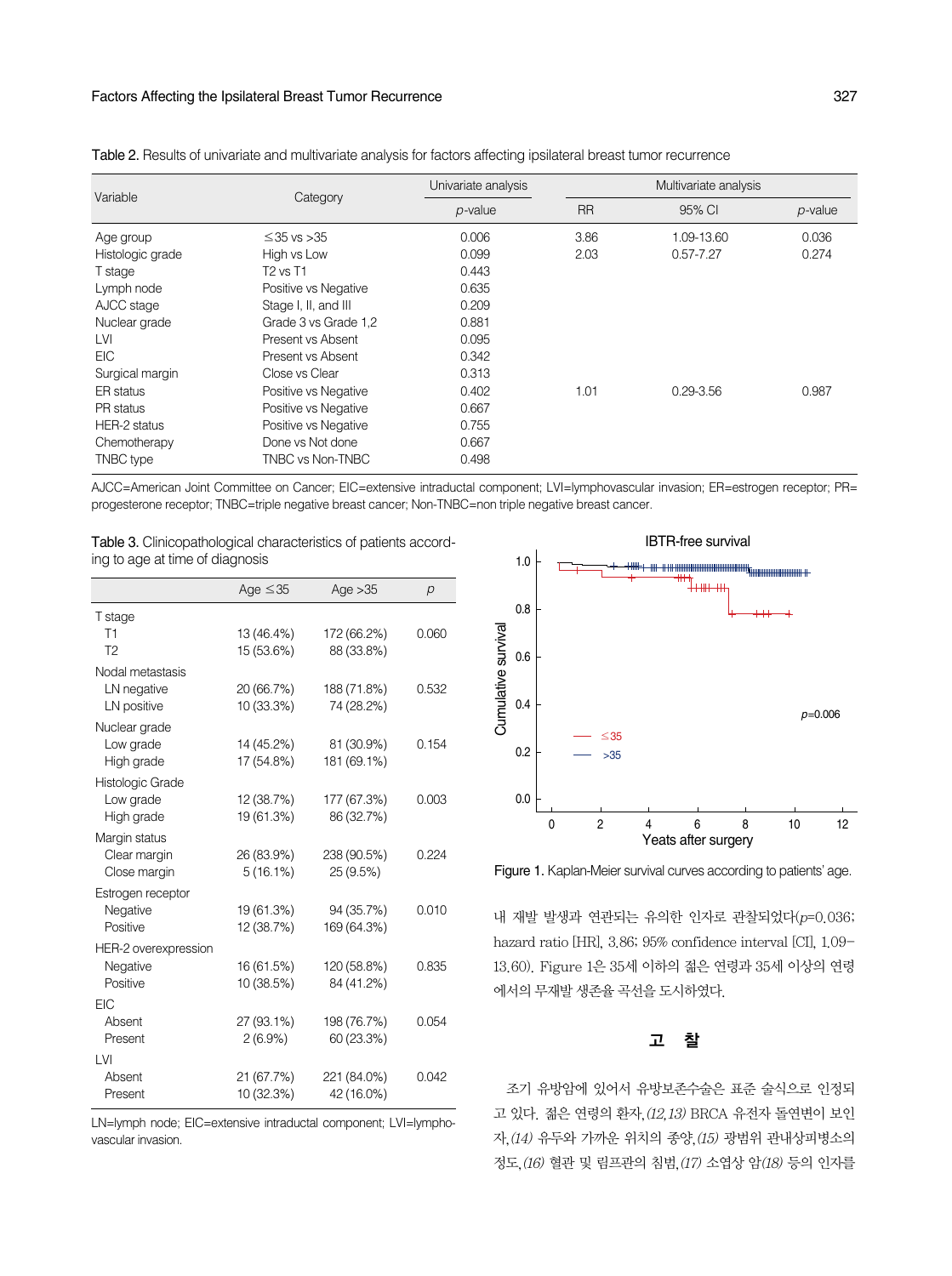가진 경우는 유방보존술 후 국소재발이 상대적으로 높다는 보고 들이 있으나 현재까지의 증거로는 이러한 인자들이 유방보존술의 금기로여겨지고있지는않다.(15)

본 연구에서는 유일하게 젊은 진단 연령만이 유방 내 재발에 유 의하게 영향을 미치는 요인으로 나왔으며, 약 7년의 관찰 기간 중 35세 이하의 여성인 경우 더 높은 연령의 여성에 비해 유방 내 재 발의 위험이 4배 높은 것으로 나타났다. 이러한 유방내 재발과 연 령과의 연관성은 이전의 연구에서도 보고된 바 있다. (12,13,19-24) Voogd 등(13)은 European Organisation for Research and Treatment of Cancer와Danish Breast Cancer Cooperative Group 데이터의 분석을 통해 60세 이상의 여성에 비해 35세 이 하의 여성에서 유방 보존수술 후 국소재발의 위험이 9배 높다고 하였으며, Jobsen 등(22)은 40세 미만의 연령이 T1N0의 유방암 으로 유방 보존수술을 한 경우에 유방 내 재발을 예측하는 유일한 인자라고 하였다. 동양의 연구로는 Komoike 등(23)이 젊은 연령, 외과절제연양성, 방사선치료를생략한경우등을유방내재발의 유의한 예측 인자로 제시하였으며, 국내 연구로는 Kim 등(24)이 젊은 연령, 전이된 림프절의 개수, 종양의 핵등급 등을 유의하게 보고하였다. 이들 연구 결과를 볼 때, 젊은 여성에서 유방 보존수 술후에국소재발의빈도가높은것은확실한것으로보인다. 그러 나 이러한 연구결과에도 불구하고 연령인자 자체가 유방보존술의 금기가 되지는 않는다. 이는 젊은 연령에서도 유방전절제술을 실 시한 군과 비교하여 국소재발률이나 생존율에 차이가 없기 때문 이다.(1)

유방암 환자에서 예후를 분석함에 있어 연령의 경계를 정하는 데에는 논란이 있을 수 있지만 기존의 많은 연구들이 35세 혹은 40세를 기주으로 하고 있으며, 최근의 연구에서 한국인 유방암 화 자에서 35세를 기준으로 하는 것이 가장 유의한 분별값이 된다는 보고에 따라 35세 이하와 이상으로 환자군을 구분하였다. (25,26) 고령의 나이와 동측 유방 내 재발의 연관성에 관한 기존의 보고가 없었고, 본 연구에 포함된 환자 중 60세 이상의 고령 환자는 15명 에 불과하여 고령의 나이와의 연관성에 대해서는 본 연구에서 분 석하지 않았다.

본 연구에서는 종양과 절제연과의 거리가 3 mm 이하로 근접 한 경우와 3 mm 이상인 경우에 유방 내 재발에 차이가 없음을 보 여주고 있다. 그러나 아직까지 유방보존수술에 있어 적절한 절제 연의 정의는 논란이 있으므로 본 연구에서 보인 절제연과 유방 내 재발의 연관성에 대한 결과는 주의 깊게 해석되어야 하며 다른 기 관의 치료방침에 영향을 줄 수 있는 일반화에 있어서는 특히 조심 하여야 한다.(27) 유방보존수술의 중요한 목적 중 하나인 유방의 미용적 결과는 절제된 조직의 용적에 반비례한다는 보고도 있으므 로 본 연구의 결과는 절제연이 병리적으로 음성일 정도의 유방조 직절제로도 동등한 치료성적을 얻을 수 있다면 추가적인 넓은 절 제연을 얻기 위한 광범위한 절제는 필요하지 않음을 시사한다. (28) 최근의 국내 연구에서도 병리적으로 절제연 음성을 획득한 경우 사분절제술(quadrantectomy)과 종양절제술(lumpectomy)은 국소재발률에 영향을 미치지 않음을 보고한 바 있다. (29) 이에 대 한 반론으로는, 절제연 자체가 통상적으로 불규칙하며 모든 절제 연을 병리학적으로 관찰하기는 기술적으로 어렵기 때문에 절제연 음성이 유방에서 암조직의 완전 절제를 반드시 의미하지는 않는 다는 것이다. Veronesi 등(30)은 조기유방암에서 방사선치료와 병행한 결과 사분절제술이 종양절제술보다 국소재발률이 더 낮다 고 보고하기도 하였다. 근접 절제연의 정의가 표준화되어 있지 않 다는것이또하나의문제인데, 적절한절제연의길이에대해서는 아직도 논란이 있다. (31-35)

본 연구에서는 에스게스테론수용체, 프로게스테론수용체, HER-2 면역조직화학검사로 분류한 TNBC과 non-TNBC 간 에 IBTR의 유의한 차이를 확인할 수 없었다. Haffty 등(36)은 Yale 대학에서 치료받은 482명의 환자를 대상으로 한 분석에서 TNBC과 non-TNBC 간에 동측 유방 내 재발이 없는 무병생존 율에 있어서 유의한 차이가 없음을 보고하였으며, Dent 등(13)은 Toronto에서 치료받은 1,601명의 환자의 분석결과에서 전이의 양상에 있어서는 차이를 보이긴 하였지만 TNBC과 non-TNBC 간 국소재발률 차이 자체는 유의하지 않음을 보고하였다. 그러나 이 연구들은 1980년대라는 비교적 예전에 치료받은 환자를 대상 으로 분석하여 최근의 영상기법 등의 변화가 반영되지 않았다는 단점이 있으며, 실제로 두 연구에서 5년 국소재발률은 17%와 13% 에 달하는 등 최근의 유방암치료 성적과는 차이를 보였다. 본 연 구에서도 7년간의 추적관찰 기간동안 동측 유방 내 재발은 4.8% 에 불과하여 이들의 연구와는 큰 차이를 보인다. 최근 Nguyen 등(9)의 연구에서는 5년간 2.3%의 동측 유방 내 재발을 보고하였 으며, luminal A 아형에 비해 TNBC와 HER-2 아형이 각각 7.1 배와 9.2배의 위험도의 증가를 보였다. 따라서 향후 대규모 환자 들을 대상으로 한 분석을 통해 TNBC의 국소재발과의 연관성은 추가로 연구되어야 할 것이다.

본 연구의 한계는 다음과 같다. 우선 연구의 대상이 된 환자의 표본 수가 충분치 않아 결과적으로 동측 유방 내 재발의 발생수가 12예에 불과하여 통계적 유의성을 발굴하기에 한계가 있었으며, HER-2 아형을 구분하는 데 있어서 연구의 대상이 된 환자의 상 당수가 HER-2 FISH 검사를 본격적으로 하기 전에 치료받은 환 자들로 그 정확도의 측면에서도 한계가 있다. 또한 종양의 크기가 5 cm보다 큰 T3 환자들이 연구대상에서 제외된 점도 최근 큰 종 양에서도 유방보존술의 시행이 늘고 있는 점을 고려하면 연구의 단점으로 판단된다. 따라서 향후 보다 더 대규모의 한국인유방암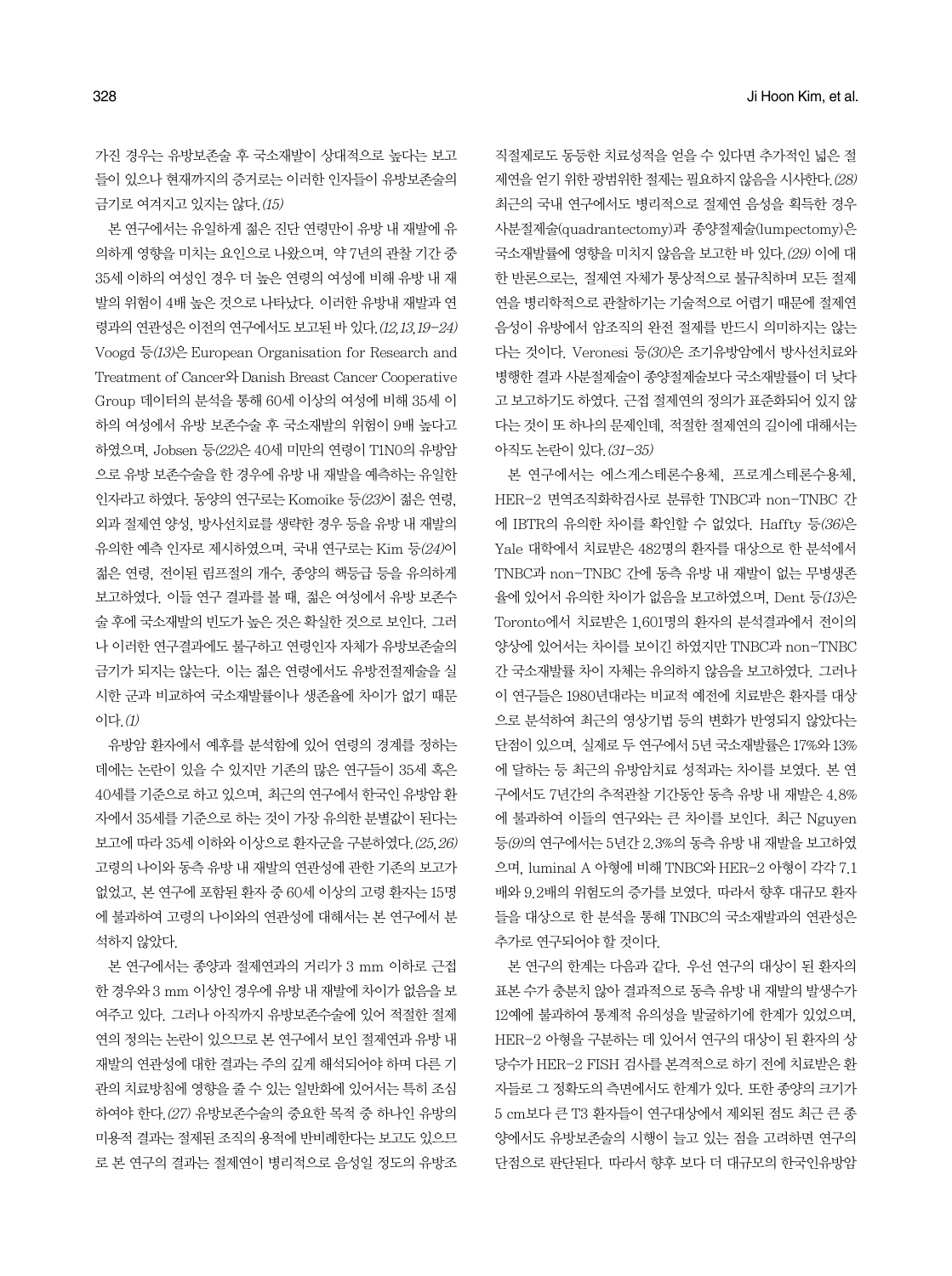환자의 자료를 기반으로 유방 내 재발의 위험인자를 분석하는 후 속연구가필요하다.

### 결 론

본 연구에서는 단일기관에서 치료받은 294명의 T1 및 T2 유방 암환자를대상으로, 유방보존술이후의동측유방내재발에영향 을 미치는 인자를 분석하였고 결론적으로 35세 이하의 연령이 동 측 유방 내 재발에 유의한 차이를 보이는 인자였다. 또한 TNBC 아형에서 non-TNBC 아형에 비해 상대적으로 높은 동측 유방 내 재발률을 보이기는 하였으나 통계적 유의성은 보이지 않았다. 본 연구의 결과 젊은 여성의 유방암보존수술 시 보다 적절한 영상적 검사와 보조적 치료, 그리고 더 빈번한 추적관찰이 필요할 것으로 생각된다.

#### 참고문헌

- 1. Morrow M, Harris JR. Local Management of Invasive Cancer: Breast. In: Harris JR, Lippman ME, Morrow M, Osborne CK. Diseases of the Breast. 3rd ed. Philadelphia: Lippincott Williams & Wilkins; 2004. p.719-44.
- 2. Fisher B, Anderson S, Bryant J, Margolese RG, Deutsch M, Fisher ER, et al. Twenty-year follow-up of a randomized trial comparing total mastectomy, lumpectomy, and lumpectomy plus irradiation for the treatment of invasive breast cancer. N Engl J Med 2002;347: 1233-41.
- 3. Veronesi U, Cascinelli N, Mariani L, Greco M, Saccozzi R, Luini A, et al. Twenty-year follow-up of a randomized study comparing breast-conserving surgery with radical mastectomy for early breast cancer. N Engl J Med 2002;347:1227-32.
- 4. Ahn SH, Yoo KY, Korean Breast Cancer Society. Chronological changes of clinical characteristics in 31,115 new breast cancer patients among Koreans during 1996-2004. Breast Cancer Res Treat 2006;99: 209-14.
- 5. Clarke M, Collins R, Darby S, Davies C, Elphinstone P, Evans E, et al. Effects of radiotherapy and of differences in the extent of surgery for early breast cancer on local recurrence and 15-year survival: An overview of the randomised trials. Lancet 2005;366:2087-106.
- 6. Wapnir IL, Anderson SJ, Mamounas EP, Geyer CE Jr, Jeong JH, Tan-Chiu E, et al. Prognosis after ipsilateral breast tumor recurrence and locoregional recurrences in five national surgical adjuvant breast and bowel project node-positive adjuvant breast cancer trials. J Clin

Oncol 2006;24:2028-37.

- 7. Kang SH, Lee SJ. The effect of margin width on local recurrence after breast conservation therapy. J Korean Surg Soc 2007;73:385-94.
- 8. Suh CO, Chung EJ, Lee HD, Lee KS, Oh KK, Kim GE. Risk factors for recurrence after conservative treatment in early breast cancer. J Korean Soc Ther Radiol 1997;15:331-8.
- 9. Nguyen PL, Taghian AG, Katz MS, Niemierko A, Abi Raad RF, Boon WL, et al. Breast cancer subtype approximated by estrogen receptor, progesterone receptor, and her-2 is associated with local and distant recurrence after breast-conserving therapy. J Clin Oncol 2008;26:2373-8.
- 10. Lee JW, Han W, Ko E, Cho J, Jung SY, Kim EK, et al. Alteration of estrogen receptor, progesterone receptor, and her-2 expression in breast cancer after neoadjuvant chemotherapy. J Breast Cancer 2007; 10:206-10.
- 11. Dent R, Trudeau M, Pritchard KI, Hanna WM, Kahn HK, Sawka CA, et al. Triple-negative breast cancer: clinical features and patterns of recurrence. Clin Cancer Res 2007;13:4429-34.
- 12. Arriagada R, Le MG, Guinebretiere JM, Dunant A, Rochard F, Tursz T. Late local recurrences in a randomised trial comparing conservative treatment with total mastectomy in early breast cancer patients. Ann Oncol 2003;14:1617-22.
- 13. Voogd AC, Nielsen M, Peterse JL, Blichert-Toft M, Bartelink H, Overgaard M, et al. Differences in risk factors for local and distant recurrence after breast-conserving therapy or mastectomy for stage i and ii breast cancer: Pooled results of two large european randomized trials. J Clin Oncol 2001;19:1688-97.
- 14. Haffty BG, Harrold E, Khan AJ, Pathare P, Smith TE, Turner BC, et al. Outcome of conservatively managed early-onset breast cancer by brca1/2 status. Lancet 2002;359:1471-7.
- 15. Benson JR, Jatoi I, Keisch M, Esteva FJ, Makris A, Jordan VC. Early breast cancer. Lancet 2009;373:1463-79.
- 16. Jacquemier J, Kurtz JM, Amalric R, Brandone H, Ayme Y, Spitalier JM. An assessment of extensive intraductal component as a risk factor for local recurrence after breast-conserving therapy. Br J Cancer 1990; 61:873-6.
- 17. Borger J, Kemperman H, Hart A, Peterse H, van Dongen J, Bartelink H. Risk factors in breast-conservation therapy. J Clin Oncol 1994;12: 653-60.
- 18. Sasson AR, Fowble B, Hanlon AL, Torosian MH, Freedman G, Boraas M, et al. Lobular carcinoma in situ increases the risk of local recurrence in selected patients with stages i and ii breast carcinoma